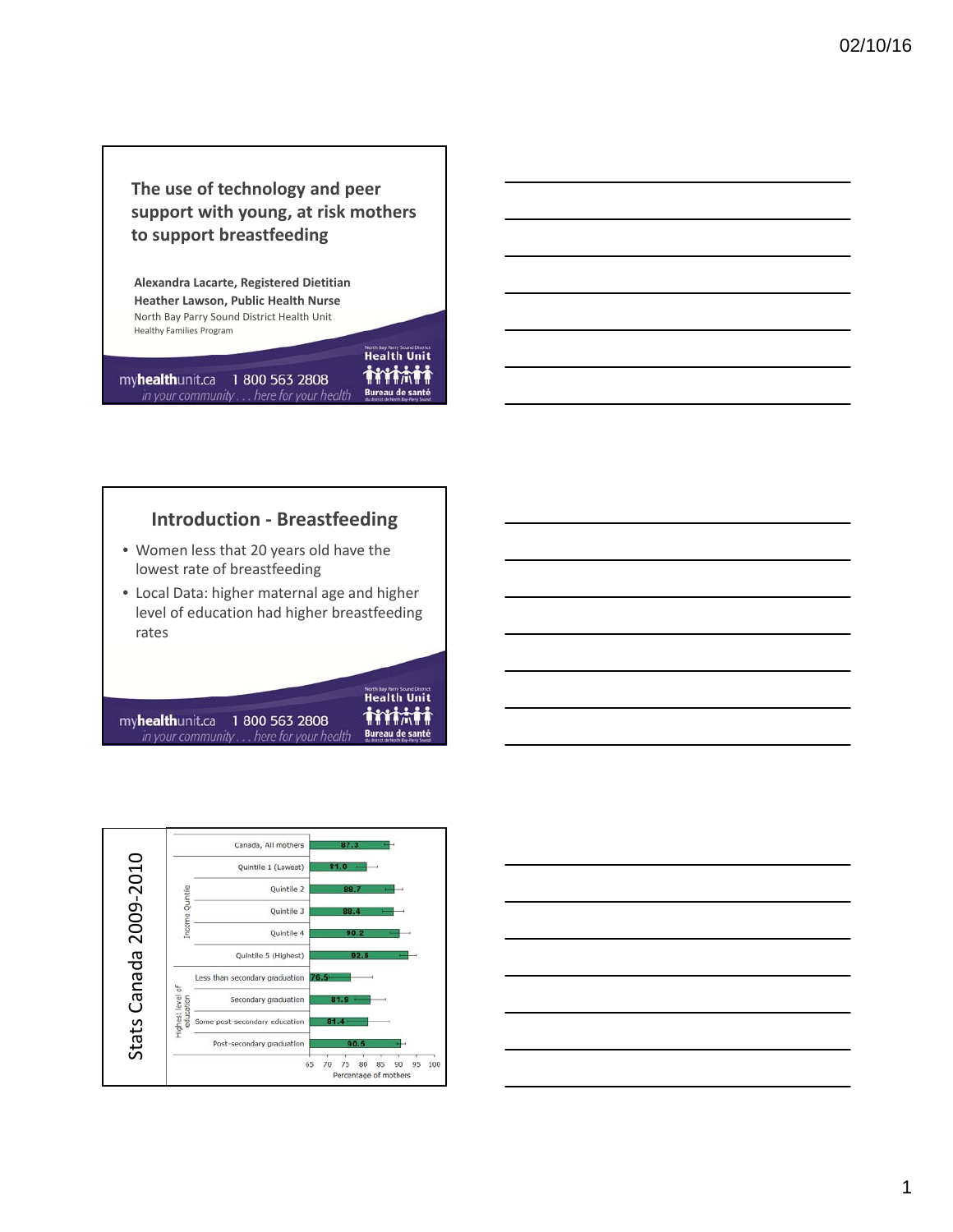



## **Overview of target audience**

- In 2009, 98% of people aged 16 to 24 accessed health care information online
- Majority of teens own or share ownership of a computer (83%) & mobile phone (67%)
- Compared to 15% in 2009, in 2012 24% spent on average 3 hours online each day.

**Health Unit** tritati

**Bureau de santé** 

• 86% of teens use a search engine weekly

myhealthunit.ca 1 800 563 2808 in your community . . . here for your health

Goal: Increase the breastfeeding initiation and duration rates of young women aged 13‐22 years through the use of technology and peer support.

**Health Unit** tritati myhealthunit.ca 1 800 563 2808 Bureau de santé in your community . . . here for your health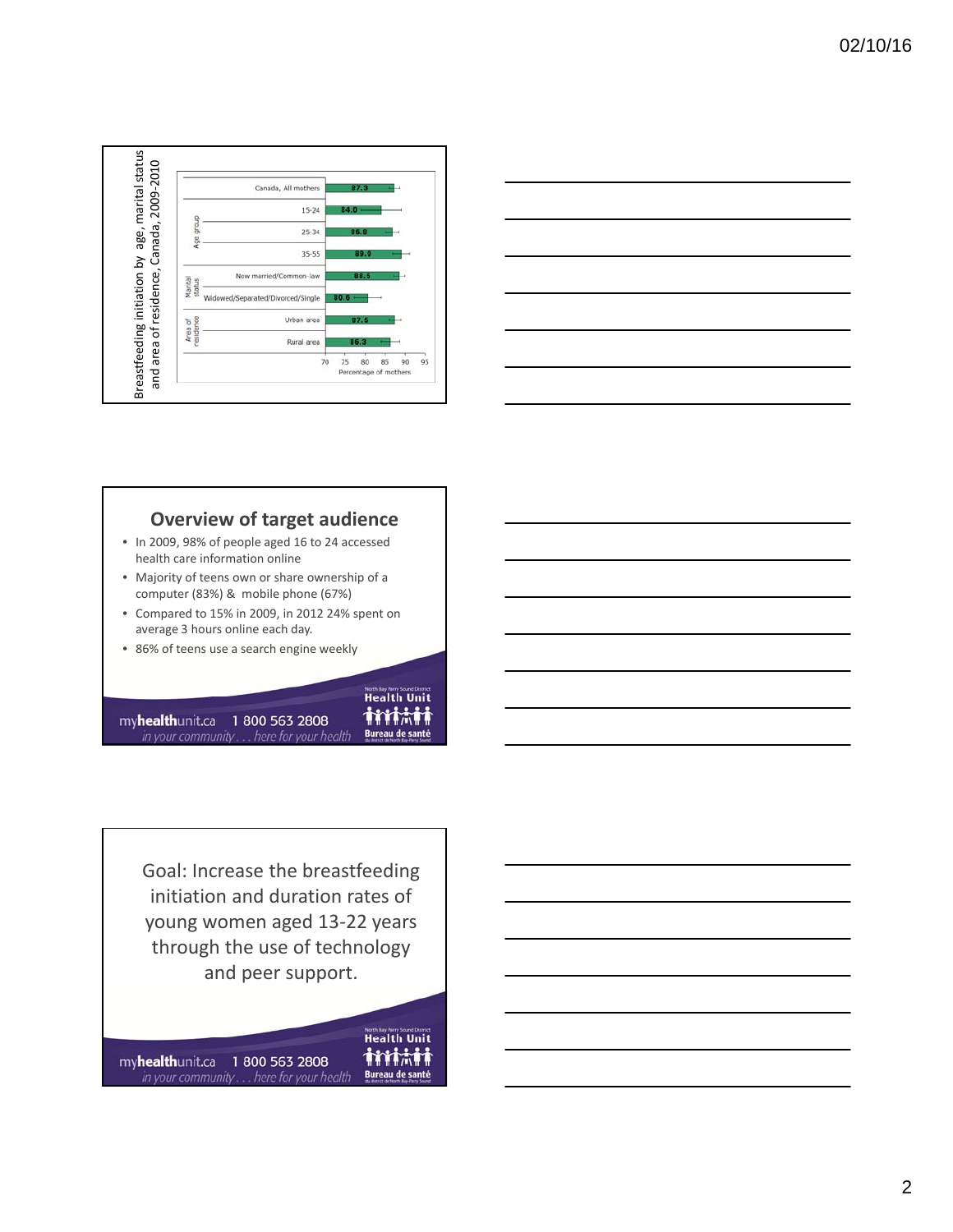## Community Action Program for Children (CAPC)

- Designed to assist young mothers between 13 and 22 who are either pregnant or have a child
- Provides support with parenting, nutrition, further their education, and teaches how to improve the health of unborn children.
- CAPC connects to other agencies

myhealthunit.ca 1 800 563 2808 in your community . . . here for your health

immi Bureau de santé

**North Bay Parry Sound District** 

#### **Research**

- Participants were a part of the CAPC program & received a preloaded iPad mini
- Participants have access to a data plan
- Weekly or biweekly home visits from a case coordinator
- Get connected with peer support volunteers

myhealthunit.ca 1 800 563 2808 in your community . . . here for your health



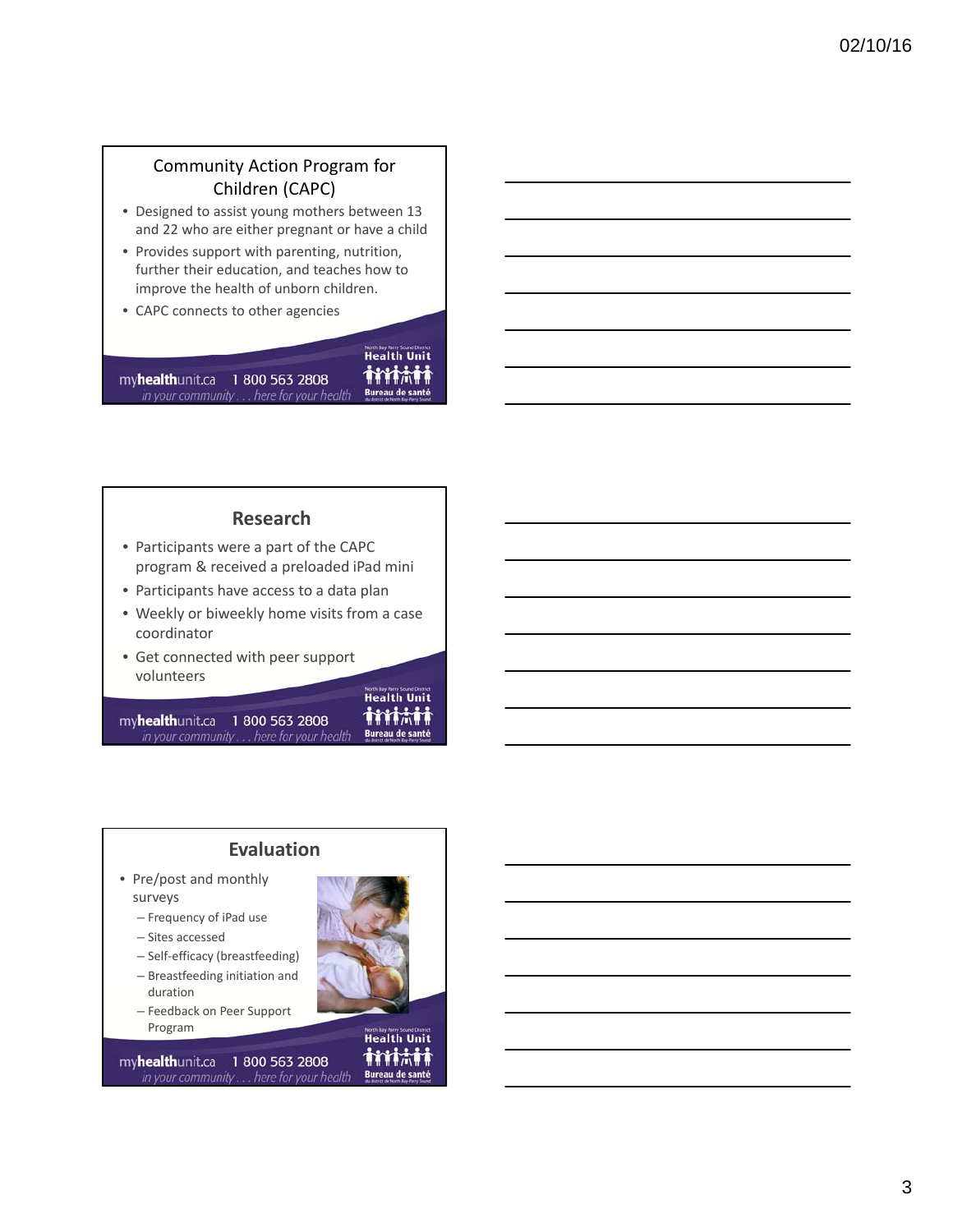# **Pre‐Survey Summary**

- Respondents planned on breastfeeding their baby for 11.5 months.
- Why they planned to breastfeed:
	- They feel breastfeeding could help their baby
	- What they have learned from baby books
	- What they have learned from the internet

**North Bay Party Sond District** tritati Bureau de santé

myhealthunit.ca 1 800 563 2808 in your community... here for your health

Monthly Survey Report<br>5. Since your baby's birth, how often has support been available to you you have needed it from family and/or friends? Chart Response Percentage ċ Never 0.0% Rarely  $0.0%$ Sometimes 0.0% Usually 27.3% Always  $72.7%$ **Total Responses** 

Percentage

 $9.1%$ 

90.9% **Total Responses** 

8. Did you attend any of the events in your iPad calendar?

Chart

Response

 $\frac{1}{\text{Yes}}$ 

No

| when<br>ount<br>$\overline{\phantom{a}}$<br>$\circ$<br>$\mathbf 0$<br>$\ensuremath{\mathsf{3}}$<br>$\mathbf{3}$<br>$11\,$<br>Count<br>$\overline{\phantom{a}}$ 1<br>10<br>$11\,$ |  |
|----------------------------------------------------------------------------------------------------------------------------------------------------------------------------------|--|
|                                                                                                                                                                                  |  |
|                                                                                                                                                                                  |  |
|                                                                                                                                                                                  |  |
|                                                                                                                                                                                  |  |
|                                                                                                                                                                                  |  |
|                                                                                                                                                                                  |  |
|                                                                                                                                                                                  |  |
|                                                                                                                                                                                  |  |
|                                                                                                                                                                                  |  |
|                                                                                                                                                                                  |  |
|                                                                                                                                                                                  |  |
|                                                                                                                                                                                  |  |
|                                                                                                                                                                                  |  |
|                                                                                                                                                                                  |  |
|                                                                                                                                                                                  |  |
|                                                                                                                                                                                  |  |
|                                                                                                                                                                                  |  |

|                              | Never          | Occasio-<br>nally        | Weekly         | $2-3$ days/<br>week | Daily    | Total |
|------------------------------|----------------|--------------------------|----------------|---------------------|----------|-------|
| KellyMom                     | 5              | $\overline{4}$           | $\Omega$       | $\overline{2}$      | $\Omega$ | 11    |
| <b>Breastfeeding North</b>   | 6              | 5                        | $\Omega$       | $\Omega$            | $\Omega$ | 11    |
| Health Unit Website          | $\overline{4}$ | $\overline{7}$           | $\Omega$       | $\Omega$            | $\Omega$ | 11    |
| Breastfeeding Inc.           | 3              | 6                        | 1              | 1                   | $\Omega$ | 11    |
| Pregnets                     | $\overline{7}$ | $\overline{2}$           | $\overline{2}$ | $\Omega$            | $\Omega$ | 11    |
| <b>Biological Nurturing</b>  | 10             | 1                        | $\Omega$       | $\Omega$            | O        | 11    |
| e-lactancia                  | 6              | $\overline{4}$           | $\Omega$       | $\mathbf{1}$        | $\Omega$ | 11    |
| Mom & Baby to Be             | 7              | $\overline{\phantom{a}}$ | 1              | 1                   | O        | 11    |
| WYNI -<br>Breastfeeding Info | $\overline{7}$ | $\overline{4}$           | $\Omega$       | $\Omega$            | $\Omega$ | 11    |

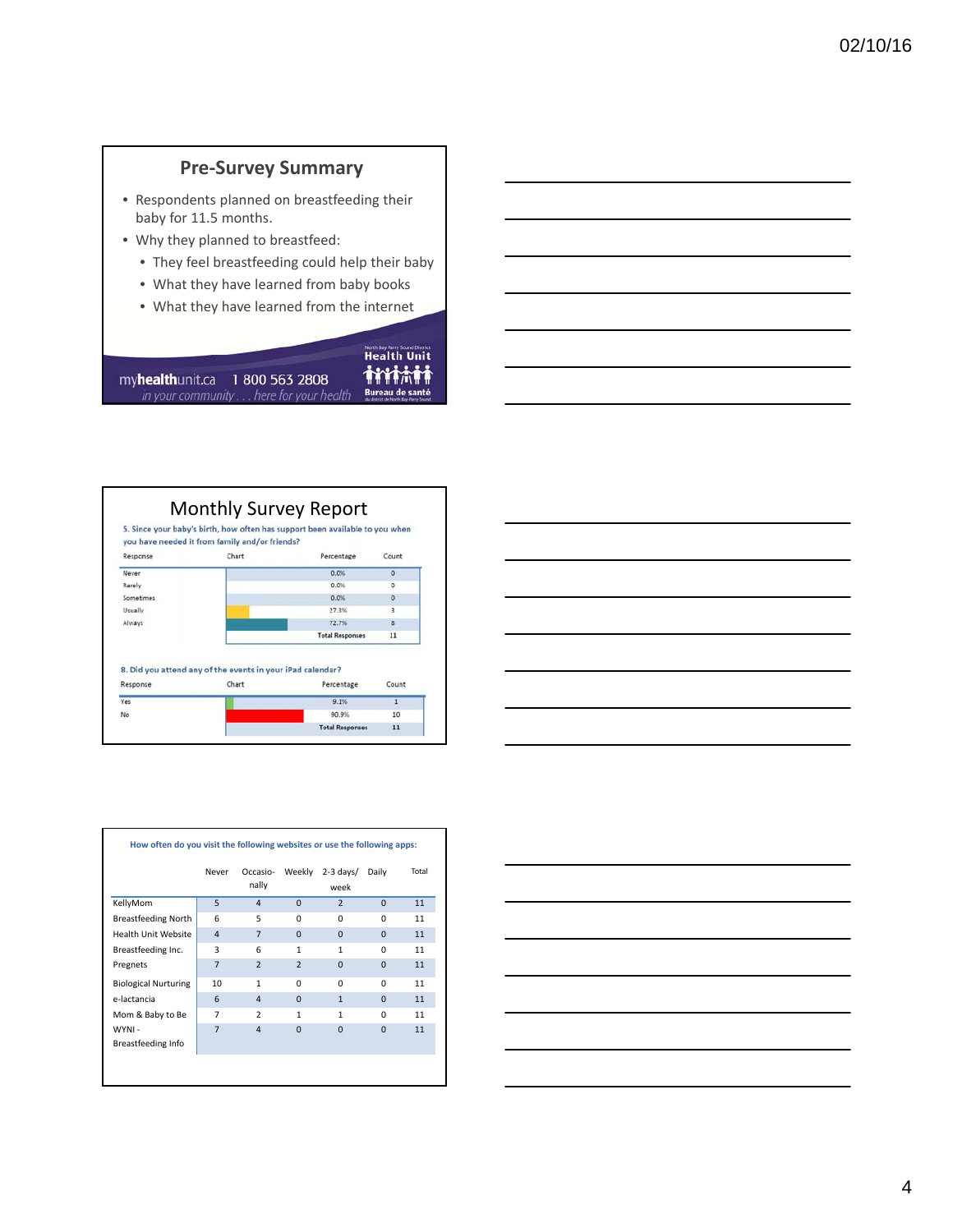- Other websites/apps that were used by our moms were:
	- Pinterest (3 respondents)
	- What to Expect App (3 respondents)
	- Google (3 respondents)
	- Baby Centre (1 respondent)
	- Parents.com (1 respondent)



myhealthunit.ca 1 800 563 2808 in your community . . . here for your health





**Health Unit** tritati myhealthunit.ca 1 800 563 2808 Bureau de santé in your community . . . here for your health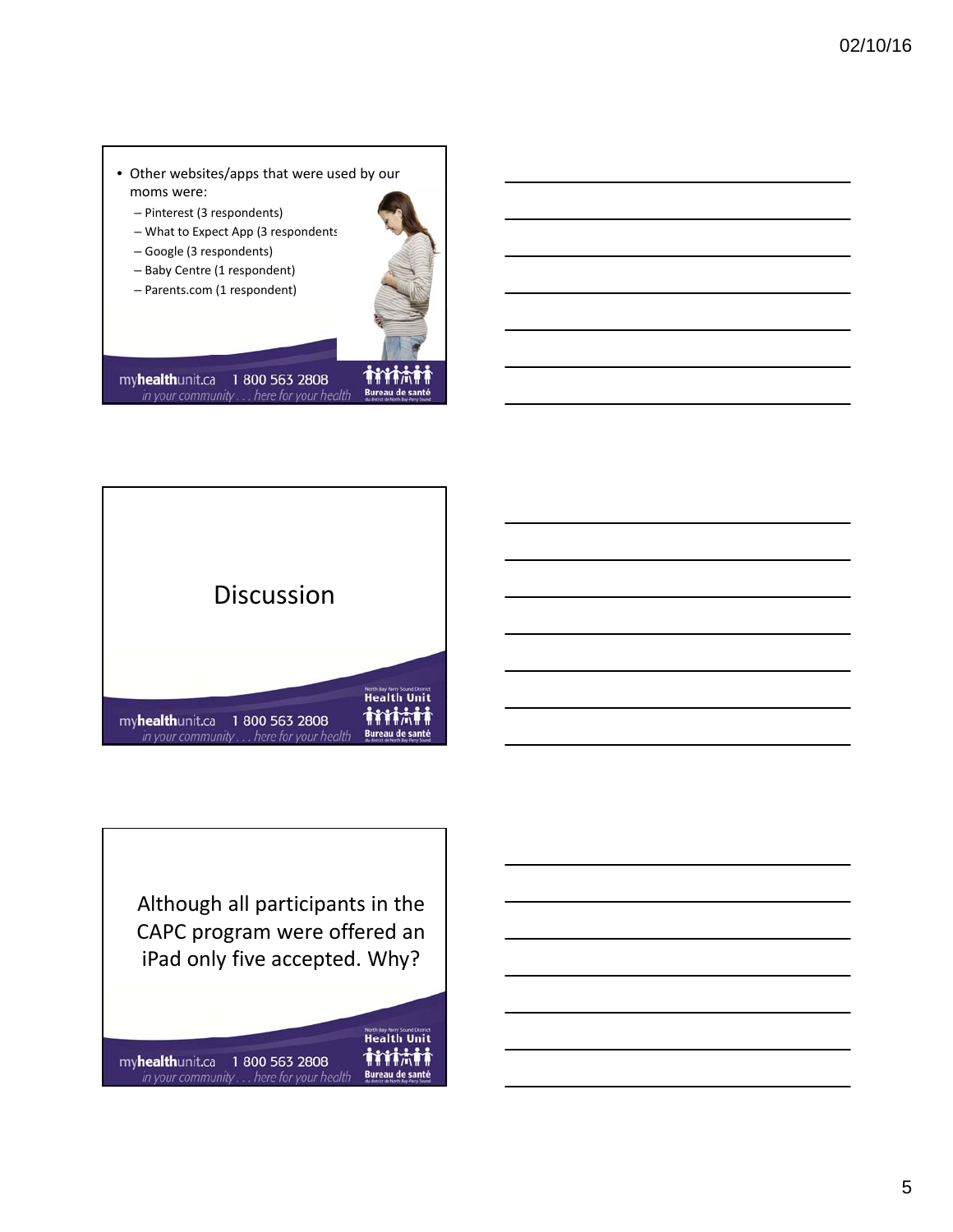## This population could be…

- More connected than we perceive them to be
	- "I completely forgot about the iPad so I haven't used it at all, but I am constantly using my iPhone to ask questions on Google."
- 2009 study 79% of respondents in Northern Ontario have access to internet
	- According to 2007 StatsCan, 72.7% of Canadian households had Internet

**Canadians may skimp on food for Internet: Group** 

THE CANADIAN PRESS<br>THERE'S TRINING 2 2016 5:38:32 EST PM

- Anxiety contacting the health unit
- Didn't need/want assistance
- Don't want to be a part of Peer Support Program
- Find monthly surveys a hassle
- Didn't want Health Unit involvement

myhealthunit.ca 1 800 563 2808 in your community . . . here for your health **Health Unit** tritati

**Bureau de santé** 

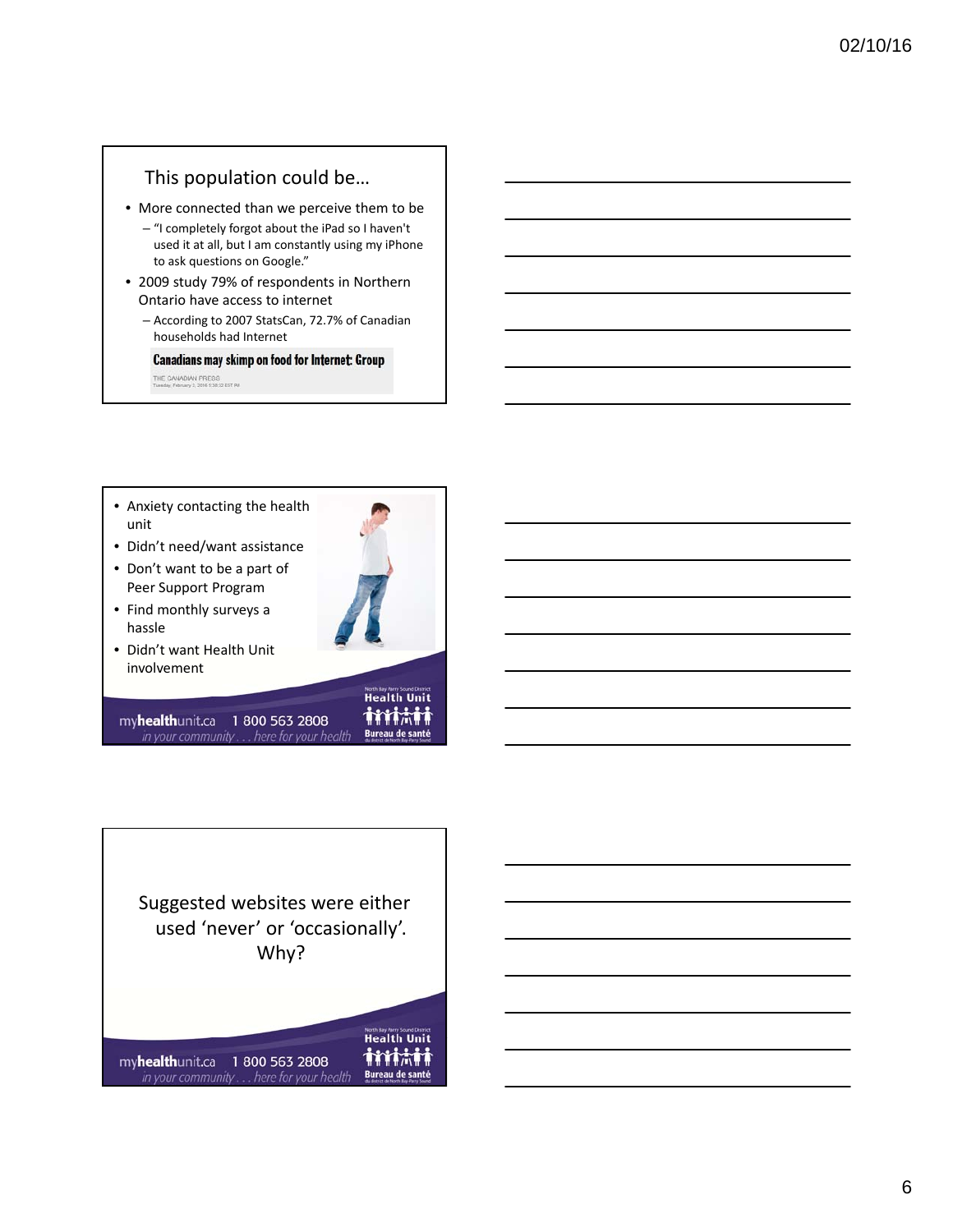# This population could…

- Don't want online support for breastfeeding – Equal amount of moms got information from books & websites
- Don't find suggested websites user friendly
- Too high literacy



myhealthunit.ca 1 800 563 2808 in your community . . . here for your health

"Teens are (over)confident in their web abilities, but they perform worse than adults."

- Teens perform worse than adults for three reasons:
	- Insufficient **reading** skills
	- Less sophisticated **research** strategies
	- Dramatically lower levels of **patience**

myhealthunit.ca 1 800 563 2808 in your community . . . here for your health

**Health Unit** tritati **Bureau de santé** 

Teens encountered the greatest challenges on large sites with dense content and poor navigation schemes. **Government, non‐profit, and school sites were the biggest culprits** of poor usability.

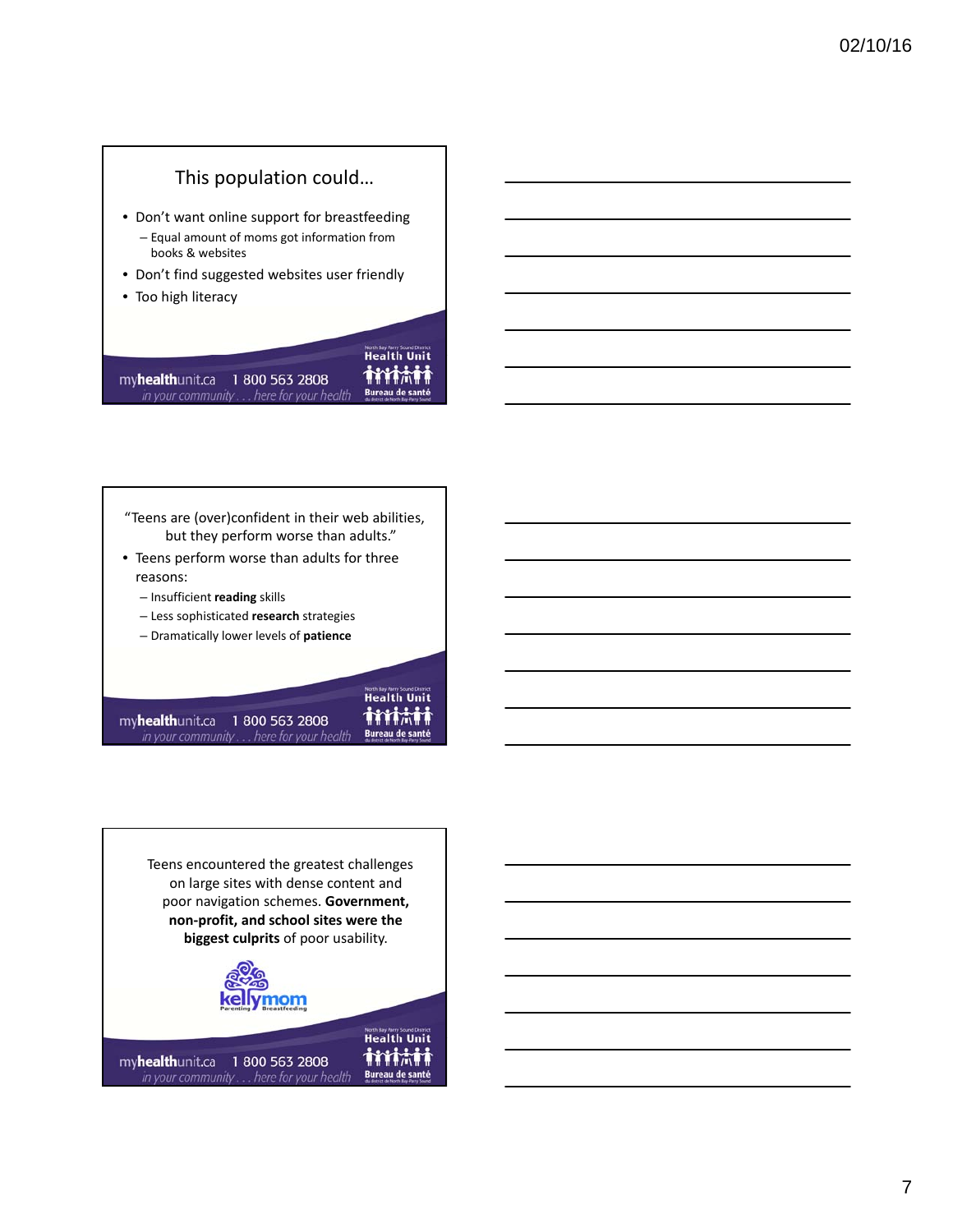| • We need to "go where they are"                                                                                                |                                |  |  |  |  |
|---------------------------------------------------------------------------------------------------------------------------------|--------------------------------|--|--|--|--|
| <b>O</b> Pinterest                                                                                                              |                                |  |  |  |  |
| "The public needs to be engaged in<br>conversations and debate about issues of<br>public health, they don't need to be lectured |                                |  |  |  |  |
| to." -Andre Picard, The Globe and Mail, June 9, 2010                                                                            | North Bay Parry Sound District |  |  |  |  |
| my <b>health</b> unit.ca<br>1800 563 2808<br>in your community here for your health                                             | <b>Health Un</b>               |  |  |  |  |

٦

 $\Gamma$ 



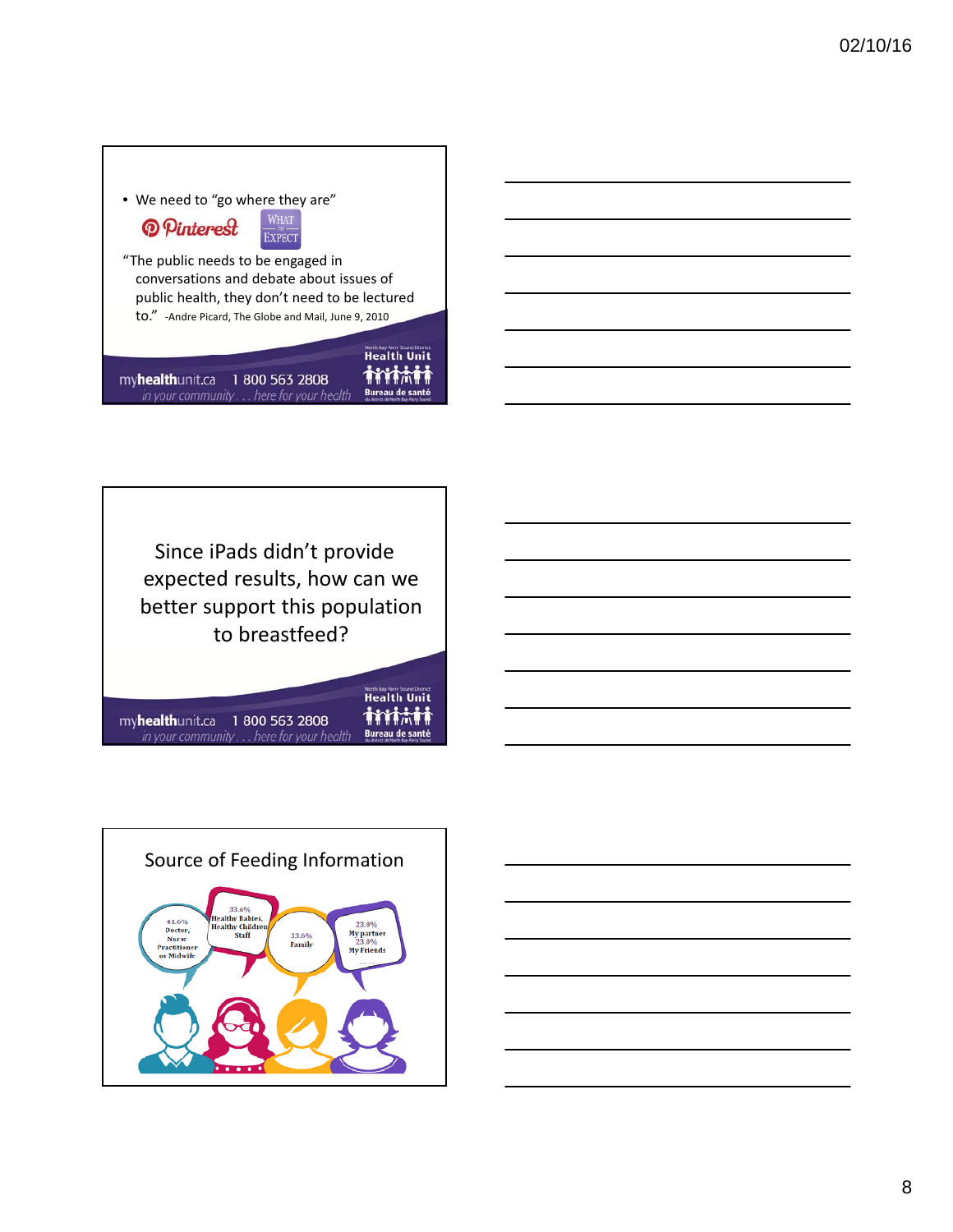







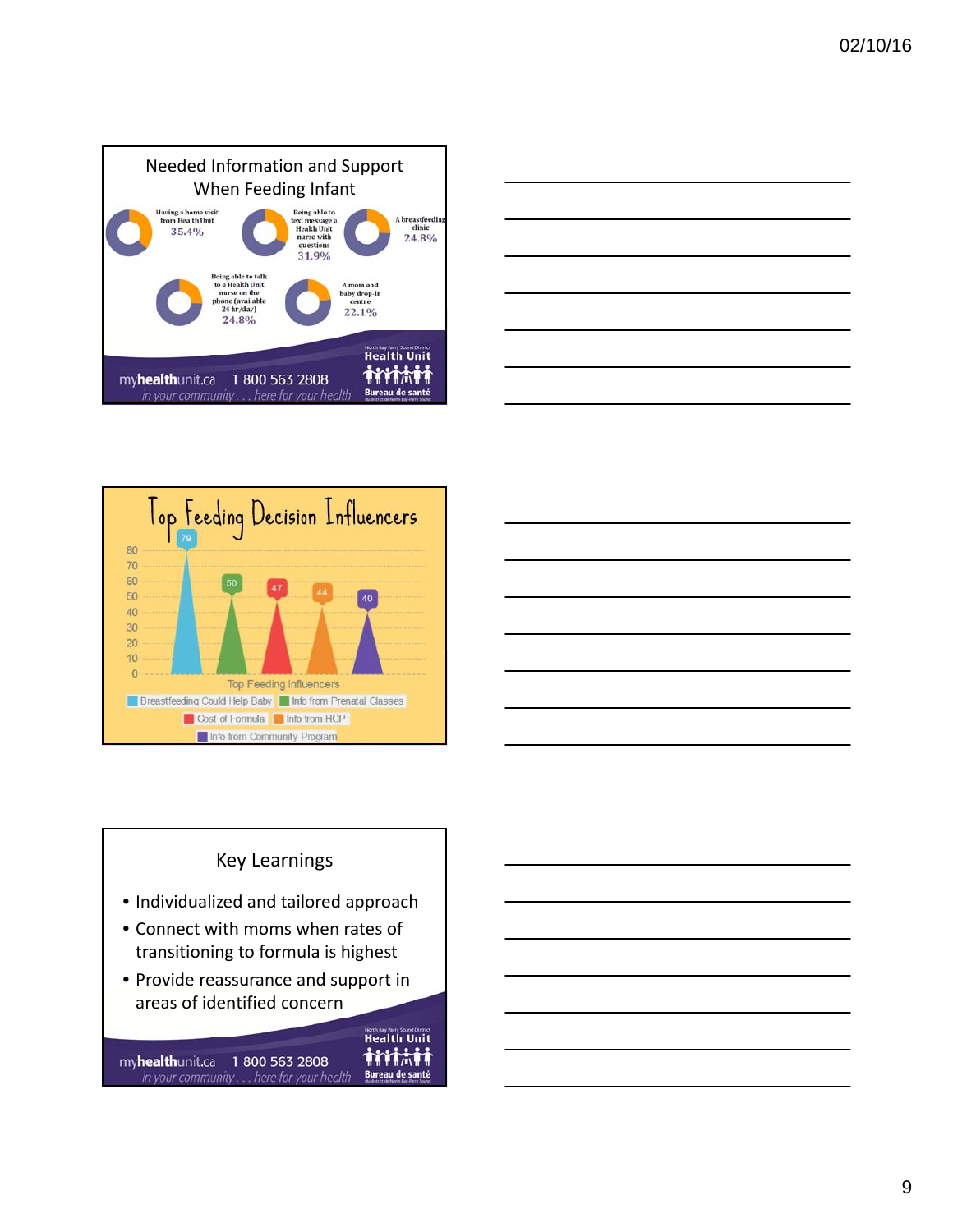